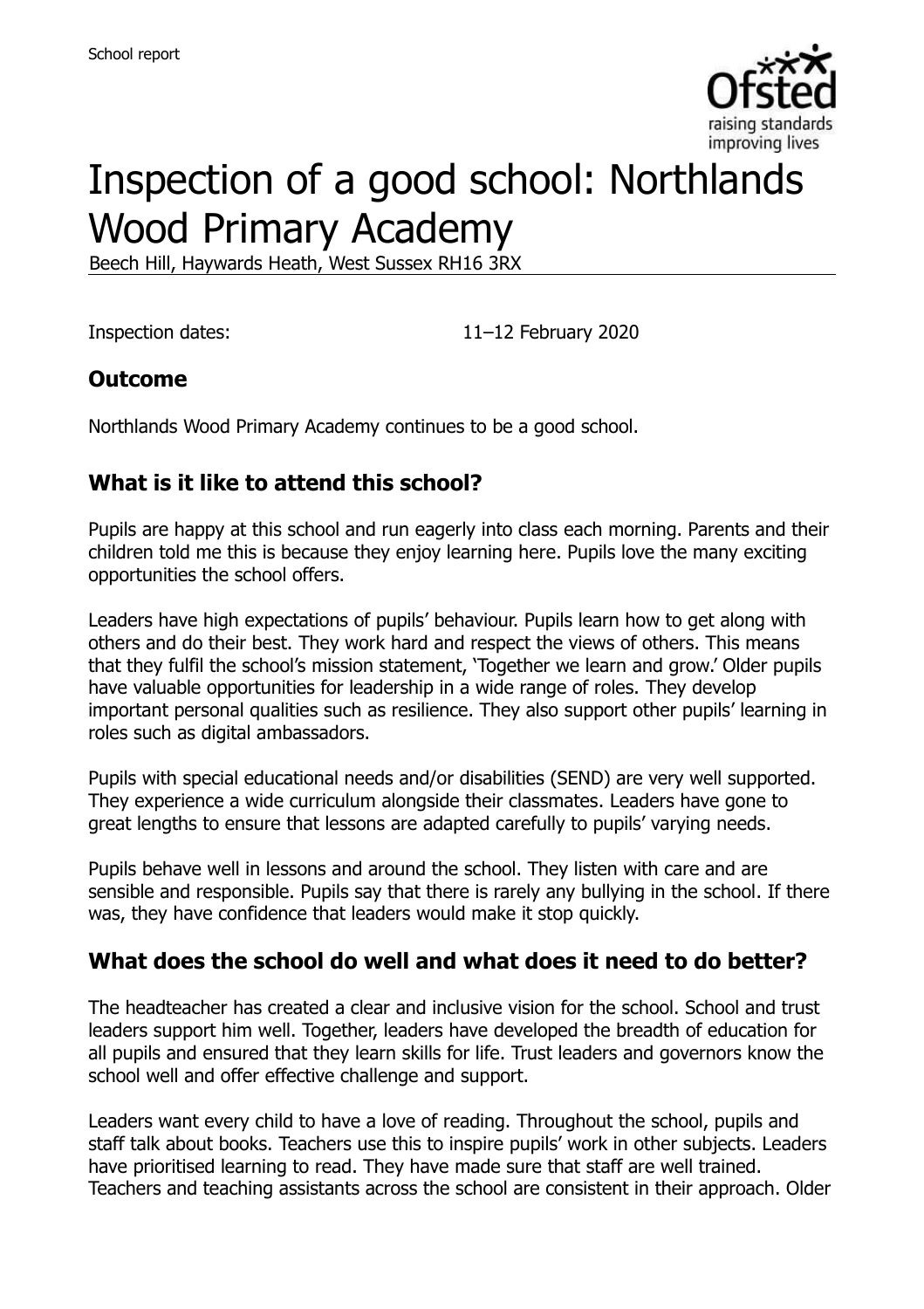

pupils talk about a wide range of authors. Teachers carefully select books at the right level for pupils to read. Pupils, including those with SEND, acquire reading skills well. Nonetheless, some younger pupils find their books too hard for them. Leaders have recognised this. They have invested in a range of books better suited to readers who are not yet fluent.

Leaders have focused on making sure every child achieves all they can. Pupils with SEND are supported with skill. The most able children are given challenging work to do.

Pupils enjoy a very broad education. They talk enthusiastically about the range of clubs and trips. Pupils lead assemblies and they have time to discuss topics such as environmental awareness. They enjoy working with pupils from other trust schools. The forest school activities are enjoyed by pupils. They learn important life skills. Even the youngest pupils learn how to keep themselves safe while they build and light a fire.

Staff form very good relationships with pupils as they start school in Reception. Carefully planned, interesting activities in early years allow pupils to grow in knowledge and confidence. Children make a strong start in learning phonic skills. They talk with interest about stories they know. They learn the school's values, showing self-discipline and respect as they play together. Leaders make sure that pupils catch up quickly in Reception if they fall behind. This means that they are ready for Year 1.

Leaders have recently developed a more rigorous approach to the school's curriculum. The exciting topics which pupils learn now also include the key skills that they need to develop. Plans show how these skills increase as pupils move up through the school. In subjects such as computing, teachers deliver detailed plans well. Pupils have mastered each section of learning in sequence and built on them progressively. For instance, older pupils were seen programming a game. They could do this because they had retained relevant skills from previous years.

In other subjects, such as geography and history, these new plans are not yet being used in all classes. Teachers do not focus enough on the retention of the most important learning and skills. This means that pupils cannot consistently remember what they have learned. For example, pupils can identify differences between Athens and Haywards Heath. However, they cannot explain the difference in climate. This was because they had not retained previous learning on Greece's geographical position. Leaders know that pupils need to remember more of what they learn in order to apply their knowledge. As a result, leaders are now upgrading subject plans so that all will match the quality of computing.

### **Safeguarding**

The arrangements for safeguarding are effective.

There is a strong culture of safeguarding across the school. Leaders and governors ensure that staff are well-trained and vigilant about pupils' welfare. Staff are clear about their responsibilities and use robust systems to record concerns. Leaders follow up concerns swiftly. They make sure that pupils and their families receive timely support.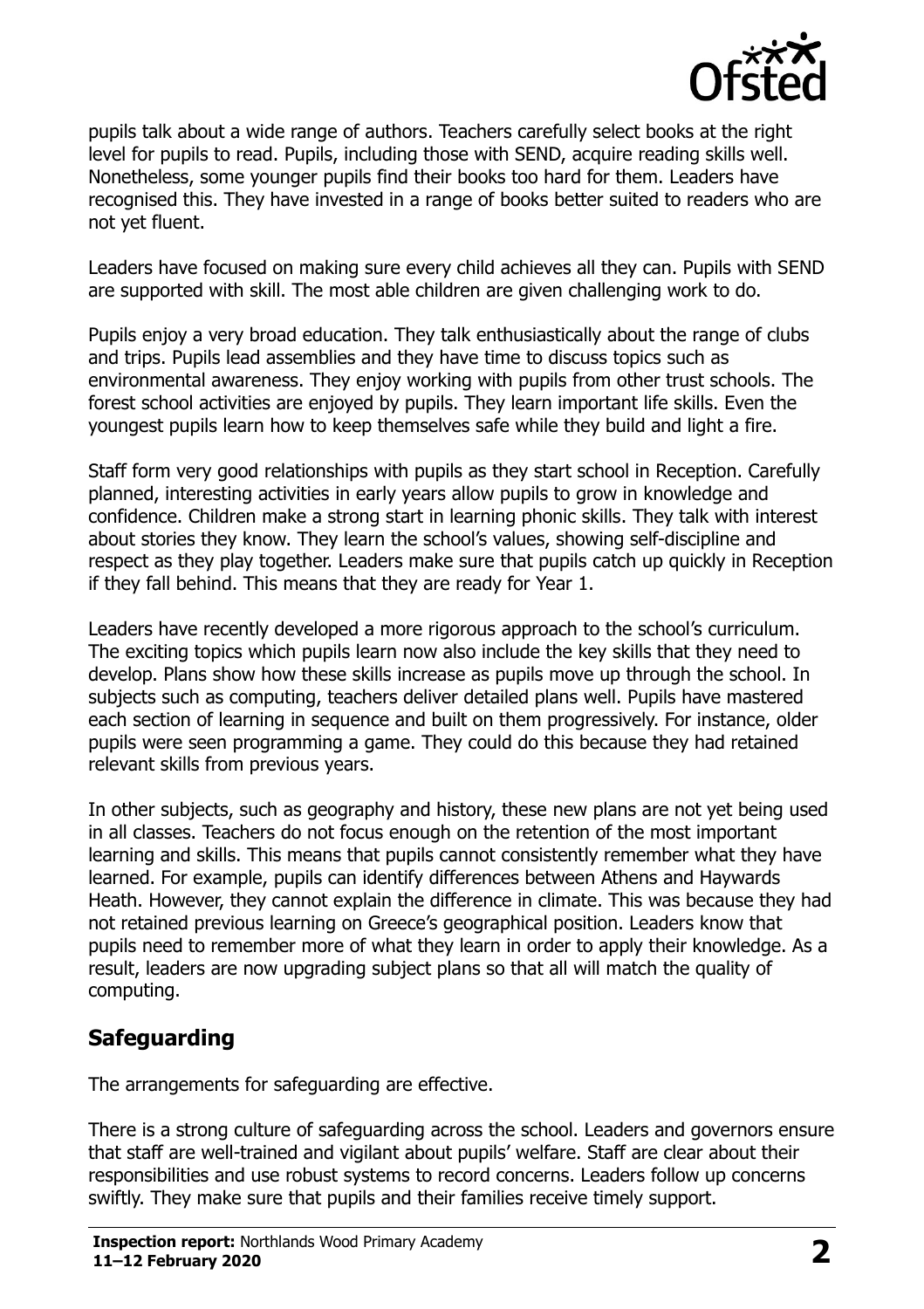

Pupils say that they feel safe and they know how to keep themselves safe online. From Reception onwards, pupils' learning experiences are very effective in supporting them to develop their understanding of risk and safe behaviour.

## **What does the school need to do to improve?**

# **(Information for the school and appropriate authority)**

■ Leaders have developed plans for the implementation of the curriculum across the foundation subject areas. These plans set out the knowledge and skills pupils need to learn and retain at each point. At present these plans, for example in geography and history, have yet to be embedded across the school. This means that there are gaps in the knowledge that pupils have retained and the skills that they can apply. Leaders should implement these changes so that pupils gain and remember more knowledge so that they have a better grasp of each of the foundation subjects.

#### **Background**

When we have judged a school to be good we will then normally go into the school about once every four years to confirm that the school remains good. This is called a section 8 inspection of a good school or non-exempt outstanding school. We do not give graded judgements on a section 8 inspection. However, if we find some evidence that the school could now be better than good or that standards may be declining, then the next inspection will be a section 5 inspection. Usually this is within one to two years of the date of the section 8 inspection. If we have serious concerns about safeguarding, behaviour or the quality of education, we will convert the section 8 inspection to a section 5 inspection immediately.

This is the first section 8 inspection since we judged the predecessor school, Northlands Wood Community Primary School, to be good on 21–22 May 2014.

### **How can I feed back my views?**

You can use [Ofsted Parent View](https://parentview.ofsted.gov.uk/) to give Ofsted your opinion on your child's school, or to find out what other parents and carers think. We use Ofsted Parent View information when deciding which schools to inspect, when to inspect them and as part of their inspection.

The Department for Education has further [guidance](http://www.gov.uk/complain-about-school) on how to complain about a school.

If you are the school and you are not happy with the inspection or the report, you can [complain to Ofsted.](https://www.gov.uk/complain-ofsted-report)

# **Further information**

You can search for [published performance information](http://www.compare-school-performance.service.gov.uk/) about the school.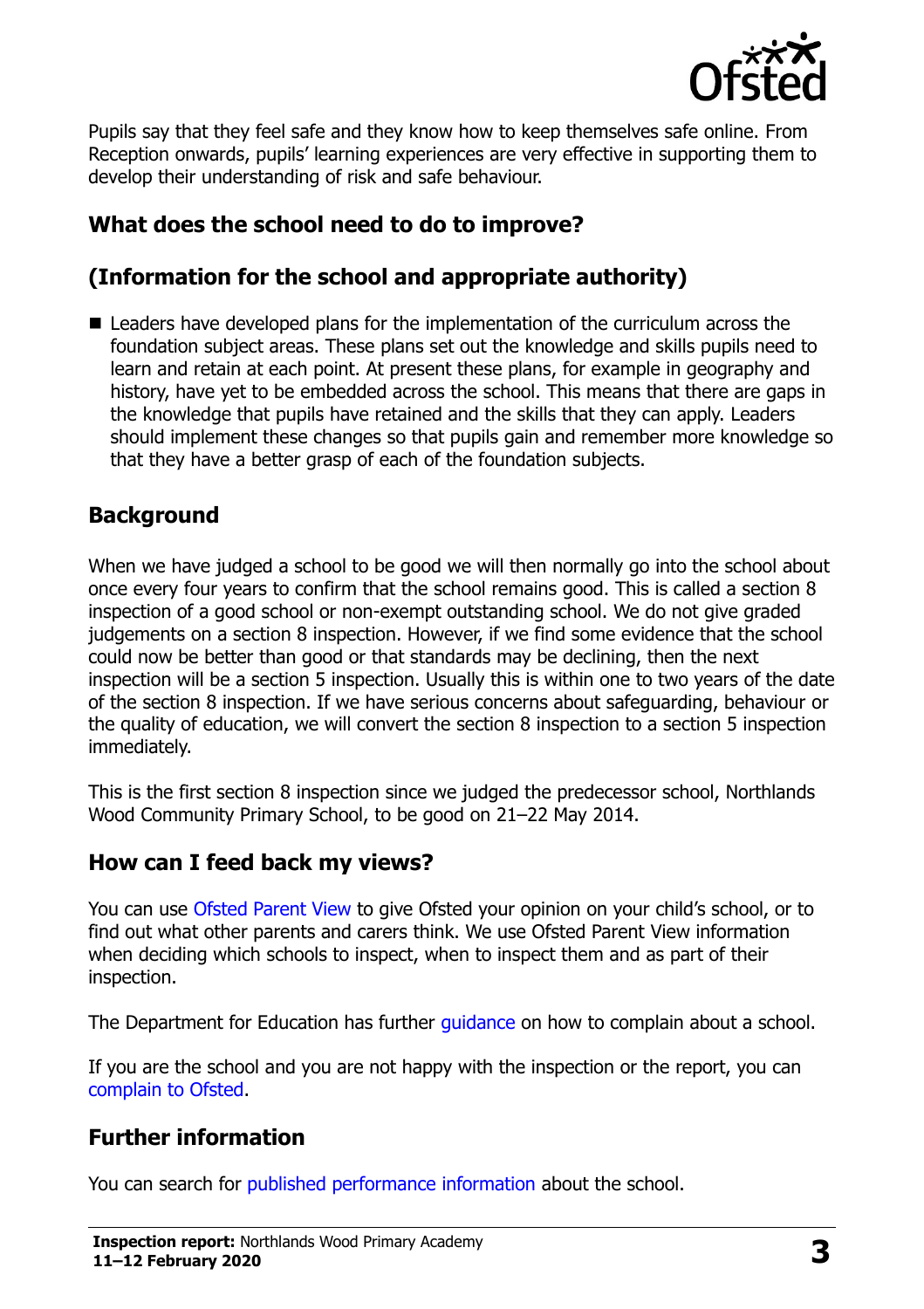

In the report, '[disadvantaged pupils](http://www.gov.uk/guidance/pupil-premium-information-for-schools-and-alternative-provision-settings)' refers to those pupils who attract government pupil premium funding: pupils claiming free school meals at any point in the last six years and pupils in care or who left care through adoption or another formal route.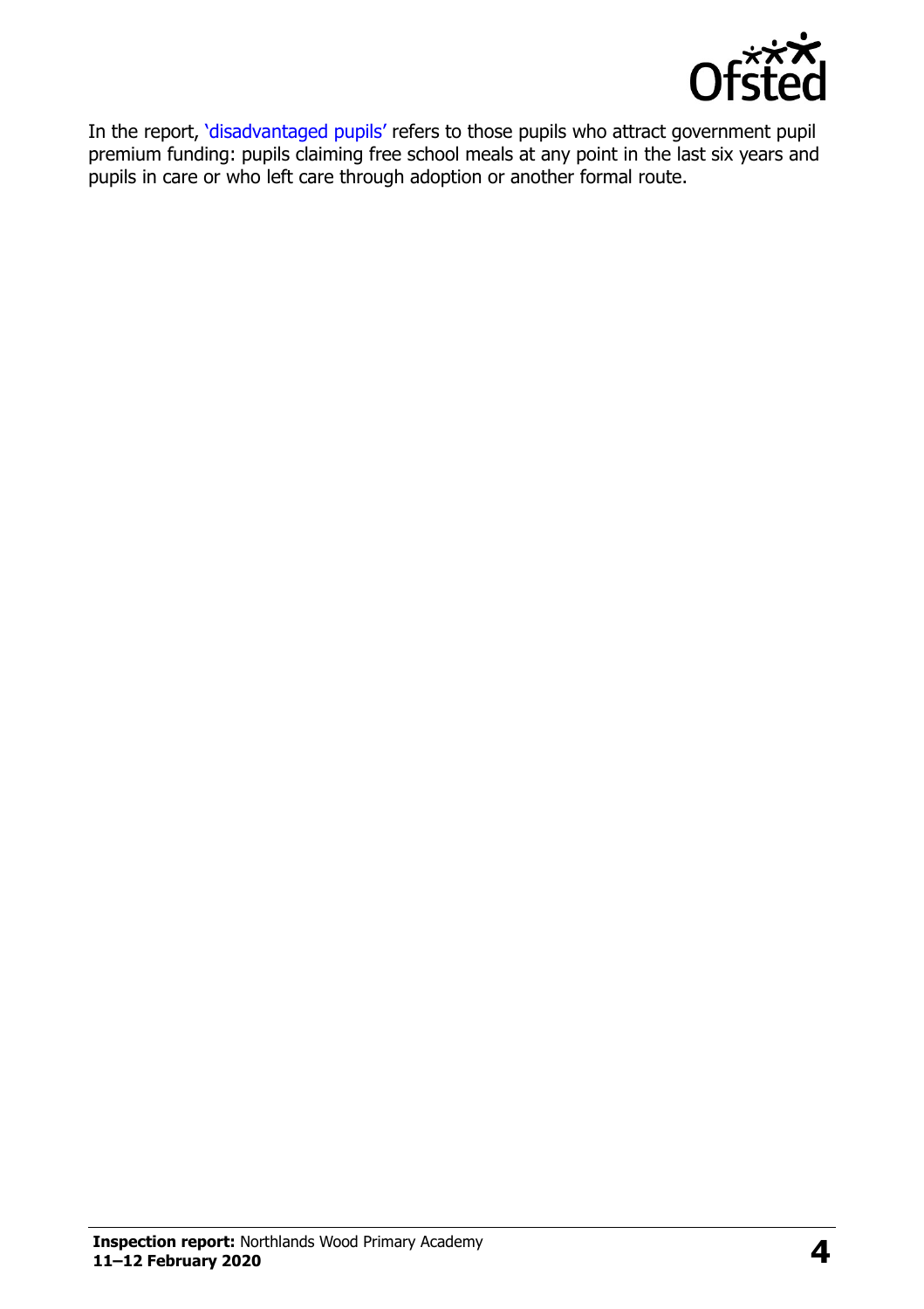

#### **School details**

| Unique reference number             | 144453                   |
|-------------------------------------|--------------------------|
| <b>Local authority</b>              | <b>West Sussex</b>       |
| <b>Inspection number</b>            | 10122312                 |
| <b>Type of school</b>               | Primary                  |
| <b>School category</b>              | Academy converter        |
| Age range of pupils                 | 4 to 11                  |
| <b>Gender of pupils</b>             | Mixed                    |
| Number of pupils on the school roll | 393                      |
| <b>Appropriate authority</b>        | Board of trustees        |
| <b>Chair of trust</b>               | Jonathan Ash-Edwards     |
| <b>Headteacher</b>                  | <b>Mark Sears</b>        |
| Website                             | www.northlandswood.co.uk |
| Date of previous inspection         | Not previously inspected |

### **Information about this school**

■ This school converted to an academy in 2017, joining The Sussex Learning Trust.

#### **Information about this inspection**

- During this inspection, I met with the headteacher and senior leaders.
- $\blacksquare$  I met with the trust's chief executive officer and other trustees and members of the local governing body.
- $\blacksquare$  I held meetings with teachers, support staff and subject leaders.
- I visited lessons in each key stage. I spoke to pupils from each key stage and viewed their work.
- I spoke to pupils about behaviour and expectations and observed behaviour around the school and in lessons.
- I heard pupils from Year 1 and Year 2 read.
- I reviewed the school's self-evaluation and improvement plans, minutes of governing body meetings and information on the school's website. I examined records in relation to safeguarding.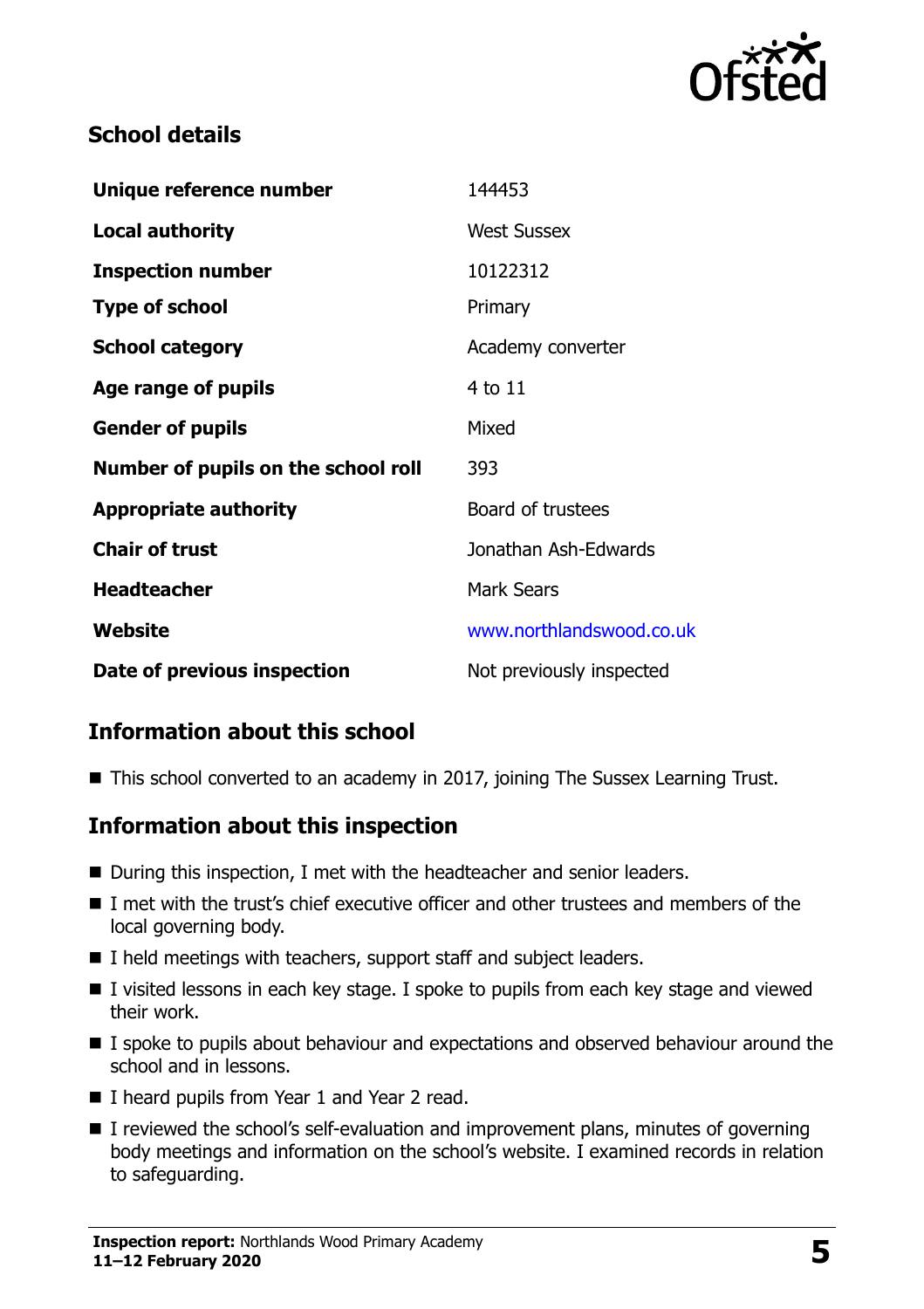

- I considered 175 responses to Parent View, Ofsted's online questionnaire, and the 84 free-text responses. I spoke to parents at the start of the school day. I also used the 48 responses to the staff survey and 101 responses to the pupil survey.
- During the inspection, I looked in detail at early reading and phonics, computing and geography.

#### **Inspection team**

Linda Appleby, lead inspector Ofsted Inspector